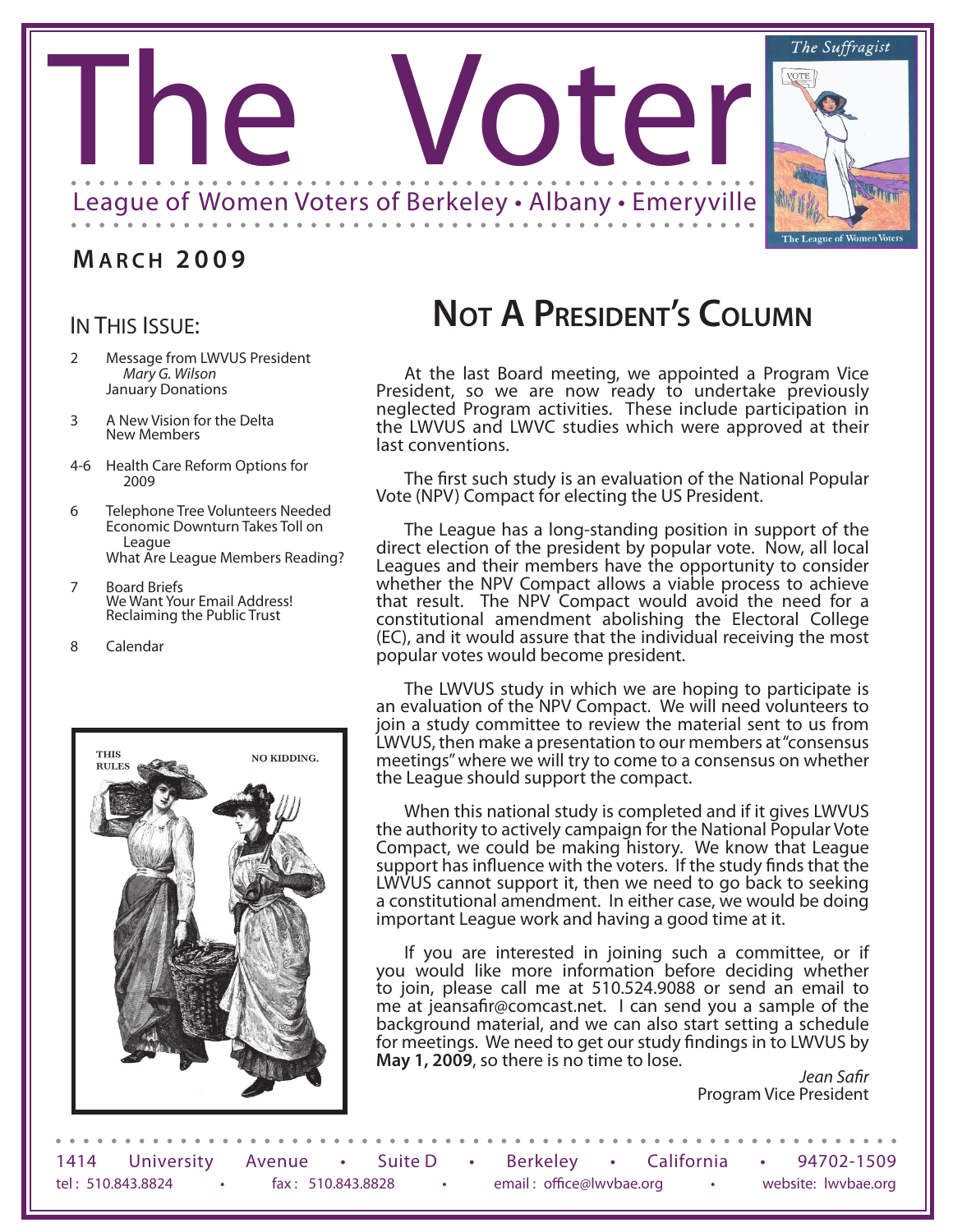# **Message from LWVUS President** *Mary G. Wilson*

The League, like the rest of our nation, is faced with difficult economic times and at our meeting we addressed the impact of our financial situation on the work of the League. I am happy to say that although we are having to tighten our belts to accommodate a downturn in financial support and investment losses, the League is more fortunate than other nonprofit organizations. Our highly visible and very successful work during the 2008 election season resulted in fairly good receipts of revenue during two of the last three months of the fourth quarter of 2008.

The LWVUS Board has developed a roadmap, which we believe will guide the League through the nation's recession and into the period of recovery. Part of that plan includes making two decisions that change longstanding features of the League. First, after requesting and receiving feedback from State League presidents, the LWVUS Board voted to hold a "virtual" Council in June 2009 rather than an "in-person" meeting. The Board recognizes the drawbacks to this type of meeting. But, I hope we can all put aside the drawbacks and see the exciting possibilities this holds for the LWVUS and all Leagues around the country. It is a terrific chance to explore and experience new communications technologies that we can make use of in future projects to expand even further our ability to reach out to each other and to the public. It will also provide the opportunity for State Leagues to expand their members' participation in the Council meeting that otherwise would be available to only 100 or so members.

The date will be Saturday, June 13, beginning at 1 pm (EDT) and lasting approximately four hours. Over the next few weeks, much more detailed information will be forthcoming to State Leagues as we work out the details and finalize a program. You won't have to buy any fancy new equipment in order to participate – a computer with high speed Internet access and a speaker phone are the basics! Questions can be sent to *Cheryl Graeve* at cgraeve@lwv.org or Board Member *Mary Klen*z at klenzm@bellsouth.net.

The second hard decision we made was to suspend publication of *The National Voter* magazine (paper and digital) until the League's finances are healthier. Publication costs for *The Voter* are prohibitive in a time of budget cutbacks. The Board, the LWVUS staff and I are all committed to making lemonade out of this lemon by finding new ways to deliver information to you, our members and supporters. We will keep you informed as we move forward. You can help us do that by making sure that as many members as possible receive these weekly Updates. Please share them with all your members and remind them to send us their e-mail addresses. Comments and questions can be sent to Board Member *Nancy Eitreim* at neitreim@ speakeasy.net.

#### **THE VOTER**

Published monthly except January, June & August by

LEAGUE OF WOMEN VOTERS of Berkeley, Albany and Emeryville

1414 University Avenue, Suite D Berkeley, CA 94702-1509

Telephone: 510.843.8824 Facsimile: 510.843.8828 Email: office@lwvbae.org

Editor: Alice Kisch Associate Editor: Jane Brandes Proofreader: Evelyn Light Technical Consultant: Bill Chapman

The *Voter* is free to members, \$10/year for non-members. Current and past issues of the *Voter* are posted on our website at lwvbae.org.

*The League of Women Voters is a nonpartisan political organization that encourages active and informed participation in government, and influences public policy through education and advocacy.*

## **January Donations**

To the LWVBAE General Fund

*Virginia Blacklidge* Stephanie Friedman *Bruce Harris Jeanne Klems Lila Mitchell Gabrielle Morris* Dirk Neyhart, in memory of Debbie Neyhart *Barbara Oliver Sally A. Outis Alice Philipson* Beryl Ann Shaw, in honor of *Janice Blumenkrantz Meredith Stout*

#### To the LWVB Foundation

*Barbara Alesandrini Robert Arnold Elaine Chandler Judith Brandes Collier* Stephanie Friedman *June and Sanford Kadish Marie Christine Lagarde Jane Ann Lamph Sarah Miyazaki Barbara Oliver Barbara Renton Marion Shapiro Grace Smith Meredith Stout*

Many thanks for remembering your League.

*Louetta Erlin* Donations Secretary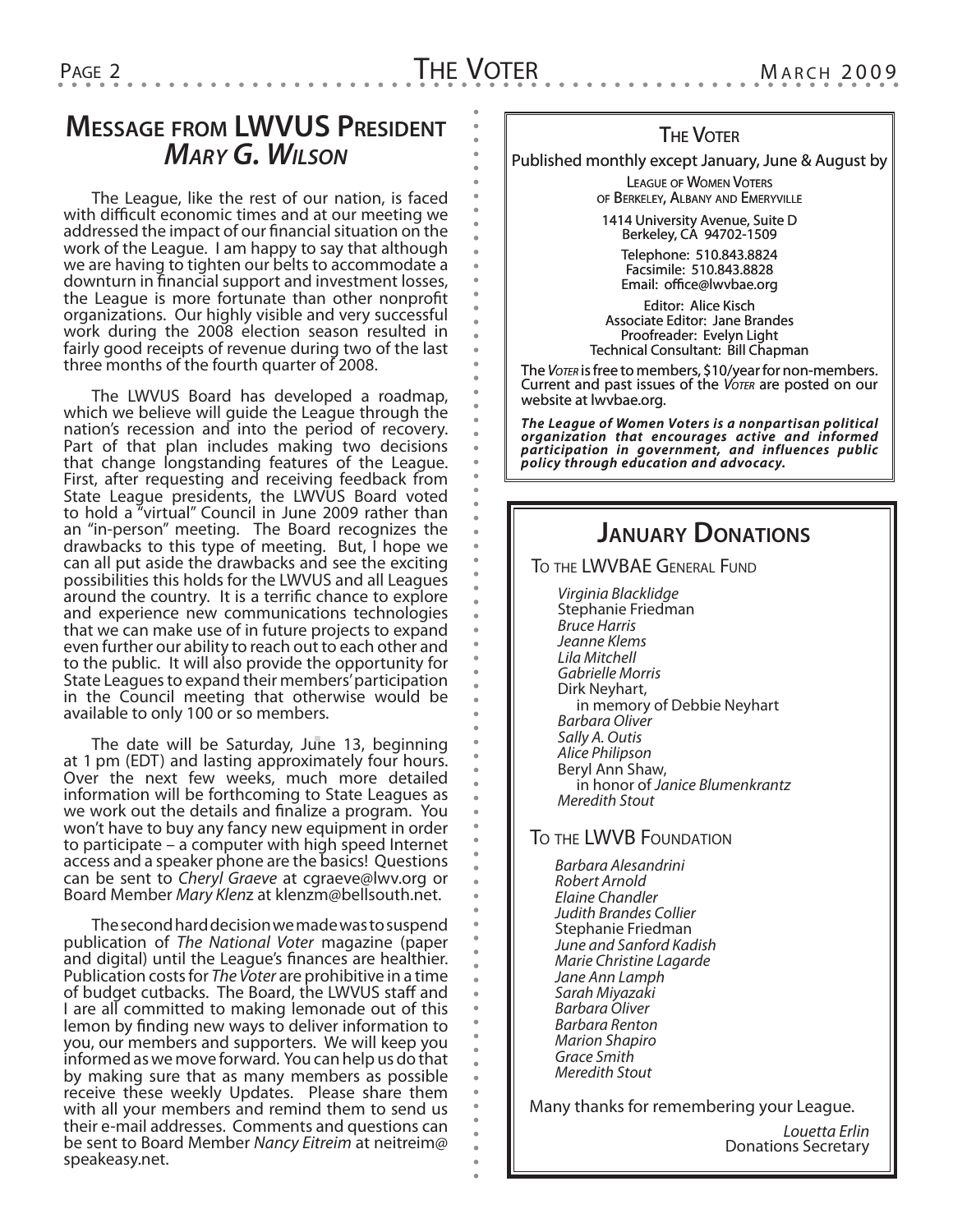The newly released Delta Vision Implementation Report was discussed at the January 12 Environmental Concerns meeting in a presentation by Keith Coolidge, Chief Deputy Director of the CalFed Bay-Delta Program at the Natural Resources Agency. Improved governance, water conservation, emergency preparedness, storage facilities, and a system of dual water conveyance through and around the Delta are among major strategies to achieve co-equal goals of water supply reliability and ecosystem restoration and protection in the Delta Vision Committee's report submitted to Governor Arnold Schwarzenegger on January 2, 2009.

According to the report, achievement of goals for the Delta has eluded existing governing entities for decades. (The California Bay-Delta Authority, a mix of state and federal agencies and public members created in 2003, has been judged in several independent reviews to be largely ineffective, its failure attributed to a lack of statutory authority to enforce priorities and an inability to direct policy through a budgetary approval process.)

Proposed is establishment of an Interim Delta Policy Group composed of the Secretary for Resources; Secretary for Food and Agriculture; Secretary for Business, Transportation and Housing; Secretary for Environmental Protection; President of the Public Utilities Commission; Director of the Department of Water Resources; Director of the Department of Fish and Game; Executive Director of the State Water Resources Control Board; an elected official chosen by the five Delta counties; and federal participation at the highest appropriate level. The group is intended to be in place for 12 months and until a long-term governance structure is in place.

Recommended actions with ready authorization include near-term water conveyance improvements, including evaluation and construction on Delta gates and barriers; surface storage feasibility studies and environmental assessments to identify preferred reservoir location and size, operations under climate change conditions, cost, and benefits; development of a Delta Economic Plan; aquatic invasive species control; flood protection and emergency response improvement; and federal designation of the Delta as a National Heritage Area.

Completion of the Bay Delta Conservation Plan (BDCP) will ensure that water exports comply with species protection laws and water quality standards, increase exported water quality, increase fish populations and protect water supplies against earthquakes and floods. To strengthen the Delta levee system, the California Public Utilities Commission and California Department of Transportation will conduct by 2012 a comprehensive analysis of costs and benefits of infrastructure protection strategies,

including those identified in the Delta Risk Management Strategy.

The Delta Policy Group will continue to work with the Legislature to place a comprehensive water bond package on the next statewide ballot so that critical regional and state infrastructure and ecosystem restoration projects can move forward. Financial incentives and technical assistance through the Integrated Regional Water Management Plans and Local Groundwater Assistance Program will improve surface and groundwater monitoring and data management.

Continued funding for the CALFED Ecosystem Restoration Program  $\overline{(ERP)}$  and finalization of the ERP Conservation Strategy assures completion of several ecosystem projects. The Secretary of Business, Transportation and Housing and Secretary for Food and Agriculture are directed to work with Delta counties and the Delta Projection Commission to develop a Delta Economic Plan by 2011 to support increased investment in agriculture, recreation, tourism, and other resilient land uses.

Actions requiring authorization include largescale habitat restoration; conservation improvements; expansion of surface and groundwater storage; water rights accountability; water use reporting; plan for appropriate land uses for at-risk areas; and long-term levee planning.

As reported in the LWVBAE Bay Area Monitor (Solutions for a Delta in Crisis, October, 2008), it's been widely recognized that the Sacramento-San Joaquin Delta region is in serious long-term crisis. To address the crisis and avert disaster, Governor Schwarzenegger appointed the Delta Vision Blue Ribbon Task Force in 2006 to develop the long-term sustainable "Vision" for the Delta by December 2007 and an implementation plan by December 2008. The report is posted on the Delta Vision website at http://www.deltavision.ca.gov/.

> *Gail Schickele*, Co-Chair Environmental Concerns



And To Rejoining Member: *Howard Naftzger*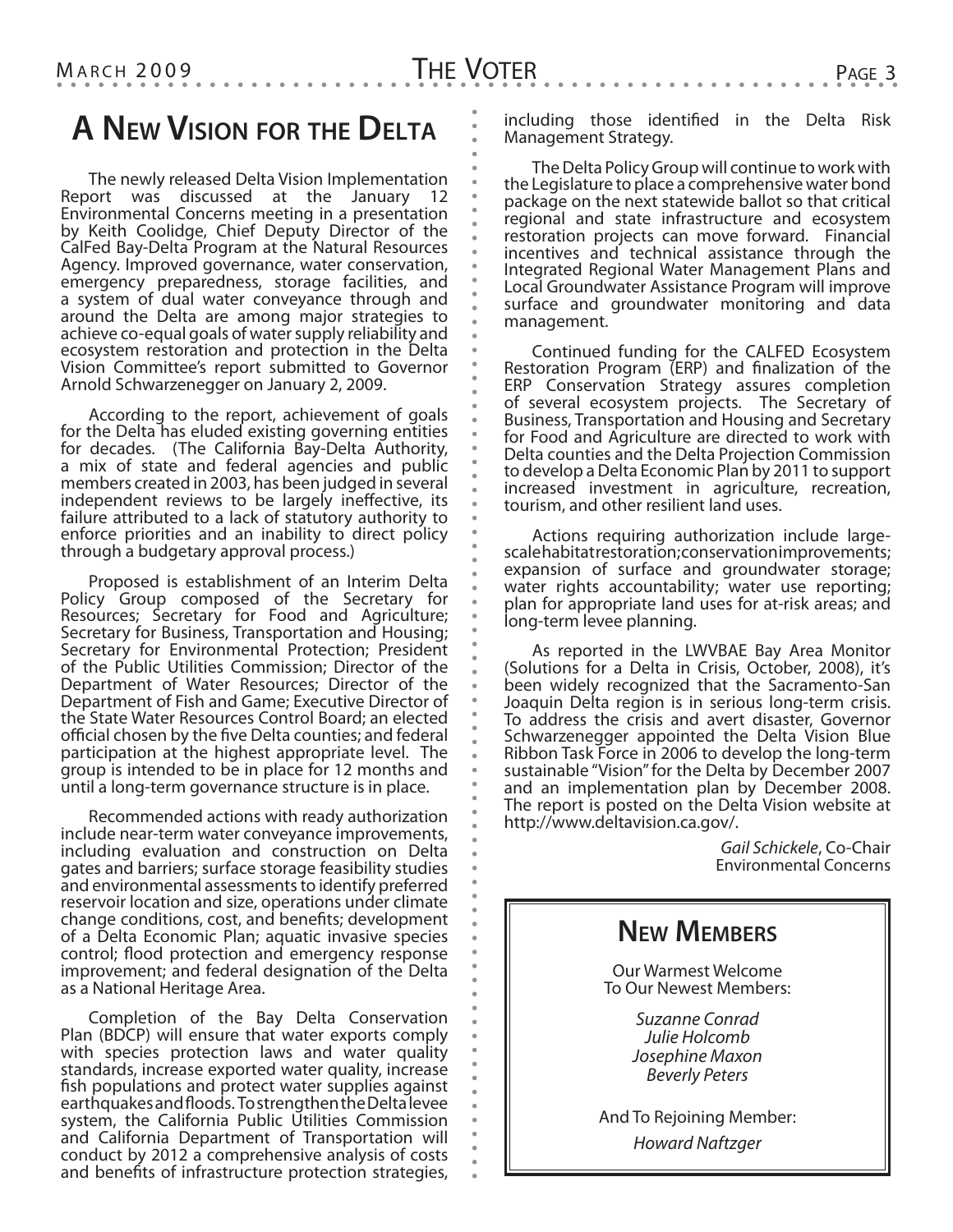## **Health Care Reform Options for 2009**

President Obama considers health care reform a vital component for the revitalization of the US economy. Twenty-one legislators introduced health care plans in the 110<sup>th</sup> congress, and many more plans will be reintroduced during the next few months. With so many different proposals on the table, it becomes essential to decide on the criteria for selecting a sustainable plan that provides the best health care for the nation.

The US League of Women Voters position on health care states that "Quality, affordable health care should be available to all US residents." Such care must include primary care, preventive care including prenatal and reproductive health, health education, acute care including hospital care, and mental health care. The position calls for a national health insurance plan financed through general taxes commonly known as a "single payer" approach. The position also supports an employer-based system that provides universal access to health care as an important step toward a national health insurance plan.

Other US health care policy goals should include the equitable distribution of services, efficient and economical delivery of care, advancement of medical research and technology, and a reasonable total national health expenditure level for health care. The League opposes a strictly private market-based model of financing a national health care system. The League endorses strong cost-control mechanisms, but these should not interfere with the delivery of quality health care.

#### **In Summary: Health care should be universal, comprehensive, equitable and affordable both to individuals and to the state.**

Health Care reform proposals that attempt to attain universal coverage use two general strategies: (1) A public insurance plan that covers everyone, or (2) A plan that combines private insurance with public plans; this option only modifies our present system. This article will discuss the public insurance plan HR 676, which will include all US residents in an expanded and improved Medicare plan, and the Obama-Biden plan (and similar plans) which are based on combining private and public insurance.

#### **HR 676, The United States National Health Insurance Bill (USNHI) also known as "Expanded and Improved Medicare for All" was reintroduced by Congressman John Conyers (MI) on January 26, 2009, and has the following features:**

Every person living in the US or US territories is eligible regardless of employment, income or health status;

Coverage is comprehensive, including all medically necessary services;

Patients have their choice of physicians, hospitals and clinics;

Integrated health systems such as Kaiser continue to be available, but payment would be from the Medicare fund;

Funding for the plan would be through existing Federal and State health care funds in addition to a fair payroll and income tax and a surcharge on very highincome groups;

The payroll taxes would be lower than existing premiums, so both employers and employees would pay less.

#### *The advantages of a single-payer system are profound:*

By replacing the wasteful administrative expenses of our present system of myriad private insurance companies with a single-payer system (like Medicare), we would save more than 300 billion dollars, enough to guarantee comprehensive health care to all. These savings would be due to a vast reduction and simplification of paperwork, eliminating actuarial analysis, profits and exorbitant executive compensation. (While insurance companies, acting as middlemen, add billions of dollars to health-care costs, they do not contribute to the health of their policyholders.)

Cost containment would be attained through negotiated reimbursement rates for providers, bulk purchasing of prescription drugs, durable medical supplies, and global budgeting.

Conversion to a not-for-profit health-care system would prohibit private insurance companies from selling coverage that duplicates benefits of the USNHI program. Insurance companies would be permitted to offer additional services not covered by the national program, such as optional cosmetic surgery and other non-essential treatments.

Employees laid off by insurance companies because of the initiation of the USNHI would have preference in obtaining appropriate positions in the new healthcare system; others would receive unemployment compensation for up to two years and would be offered retraining for alternate employment.

Accountability would now be possible by nationwide quality assessment, best practice standards, and reduction of medical errors. The system would be accountable to the public rather than to executives and shareholders.

**The Obama-Biden plan is one of a number of publicprivate plans that attempt to build on our present system. Although the authors of these plans**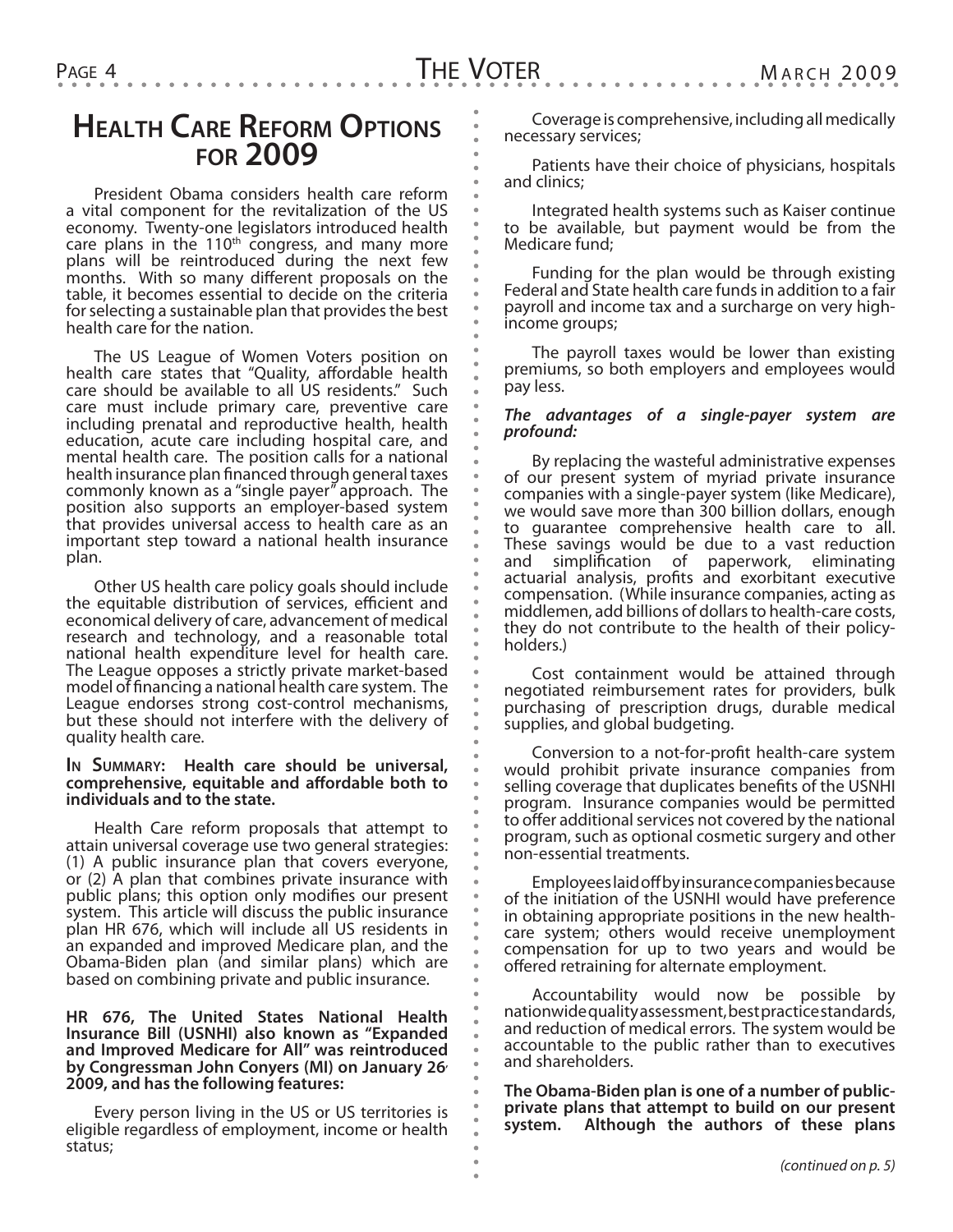**recognize that a public single-payer plan would be the most equitable, cost effective and transparent program, they believe that such a change is not politically feasible. The Obama-Biden plan includes the following features:**

It regulates insurance companies, forcing them to accept all applicants ("Guaranteed Issue").

It requires large employers to provide insurance to their workers or contribute a percentage of payroll to a national health insurance pool.

It subsidizes small businesses via tax credit to provide insurance to employees.

It subsidizes business by paying a portion of "catastrophic health costs" so that such costs are not passed on to their employees.

It establishes a "National Health Insurance Exchange" with a range of private insurance options; participating plans must provide specified comprehensive services.

It establishes a new public **Medicare-like** plan that will allow individuals and small business to buy affordable health coverage.

It lowers drug costs by allowing re-importation of drugs and by use of generics in the public plan.

It lowers health care-expenditures by use of electronic records.

It mandates that all children must have health insurance, thereby expanding the State Child Health Program and Medicaid.

**NOTE:** Although the Obama–Biden plan contains some regulation of insurance companies, it does not require ("mandate") adults to buy insurance coverage. The rationale is that high deductibles and/or copayments might prevent some individuals from accessing health care even after they pay their insurance premiums.. The goal of the plan, however, is to "make health care affordable to everyone."

Other public-private plans are similar to the Obama-Biden plan, but they require that every US resident must be insured. Senator Max Baucus published such a plan as a "White Paper". The Commonwealth Fund commissioned a plan called "Stepping Stones", and Jacob Hacker, professor of political science and a specialist in health policy at UC Berkeley, published a similar plan named "Health Care for America". Representative Pete Stark reintroduced his "AMERICARE Health Care Act" on January 9 of this year.

Although all of these plans maintain a role for private insurance, the Stark bill puts more emphasis on the public plan, requiring automatic "default" enrollment in the public plan unless/until proof of private insurance with benefits equivalent to those in the public plan is provided. Such automatic enrollment would minimize gaps in insurance coverage and would also result in considerable cost savings.

**How do reform proposals measure up to the criteria advocated by the LWVUS?**

#### **Universal Coverage: Under the United States National Health Insurance Bill (USNHI) public plan (also known as HR 676) every resident of the US will be covered.**

The Obama-Biden plan does not cover everyone, since there is no requirement for individuals to purchase insurance, be it public or private. Similar private-public plans do have such a requirement, but enforcement can be difficult if not impossible. Furthermore, individuals who leave employment would be uninsured, temporarily if not longer, and might have to apply for subsidies to purchase an individual policy. Requirements for all residents to purchase insurance have been tried in a number of states, most recently Massachusetts, and have failed because of problems with affordability and enforcement issues. In Massachusetts, thousands of individuals had to be exempted because affordable policies were not available to them. Pete Stark's "Americare" plan is the only private-public plan that may provide truly universal coverage, since everyone is automatically covered in the Medicare plan unless they have private insurance with comparable benefits.

#### **Comprehensive and equitable:**

The**USNHI Bill** provides for all medically necessary services, including mental health care, dental care, vision care, durable medical equipment and prescription drugs.

The private-public plans all provide a National Health Insurance Exchange in which participating insurance companies agree to cover a list of medical services; generally they state that coverage must be equal to that available in the Federal Employees Health Benefit Program (FEHBP) available to members of congress. The FEHBP consist of a menu of different plans offered by a number of insurance companies. A participating insurance company may offer more than one plan, one with "standard" and one with high benefits. Medical benefits, even in the standard plans, are fairly comprehensive, including a drug benefit, but plans for dental and vision care must be purchased separately. Monthly FEHBP family premiums range from \$445 to \$1115; the federal government now pays a substantial portion of the FEHBP premium for its employees—about 60%. Deductibles and copayments vary by plan.

#### **Affordable to Families and Business:**

The **USNHI** Act will be financed by progressive taxes in addition to federal and state funding for existing health care programs which presently account for 60% of health care spending. Proposed tax funding would consist of a modest payroll tax for employers and employees totaling 9.5%; a 5% health tax for the largest 5% of wage earners; and a 0.33%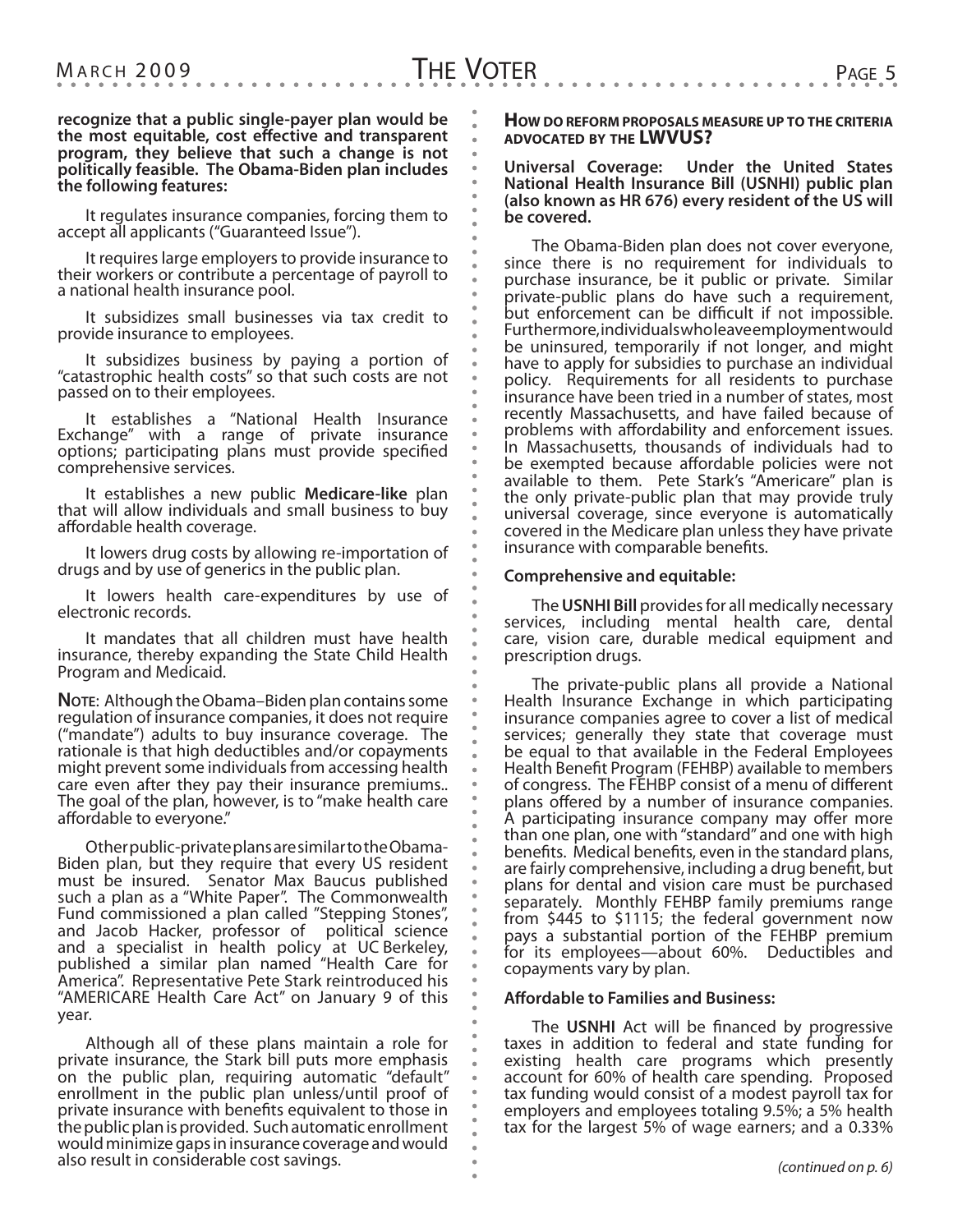## **Health Care Reform Options for 2009**

*(continued from p. 5)*

tax on stock transactions. Taxes on employers and employees will amount to less than present insurance company premiums, and there will be no deductibles and copayments.

Affordability of the private-public plans is dependent on providing subsidies to low- and moderate-income families, and on having a public option which has low premiums and low out-ofpocket expenses. Subsidies to businesses included in the Obama plan will also be necessary. Since private insurance companies are in business to make a profit, insurance premiums to low- and moderate-income families may not be affordable for them, as shown in Massachusetts.

#### **Affordable to Society:**

Cost containment is an essential component of meaningful health-care reform. As discussed previously, **USNHI (HR 676)** would be able to control costs by its administrative simplicity and its ability to negotiate rates by bulk purchasing of pharmaceuticals and durable medical equipment.

Although some features of the private-public plans may slow down the escalating rise in health care costs, the complexity of administering and monitoring multiple private and public insurance plans, and the continuing increase in private insurance costs, will interfere with cost control.

> *Ursula Rolfe* Health Care Director

## **Telephone Tree Volunteers Needed ASAP!**

As forty-two percent of our 357 members either do not have email or have not shared their addresses with us, it is important that LWVBAE have a dependable telephone tree. Each member receives *The Voter*, but many events get planned after *The Voter* has gone to the printer.

We want to share information in a timely way with all our members, whether they are connected to the Internet or not, and that requires individual telephone calls to all the people whom we are not able to reach by email. This means setting up a telephone tree to help get the word out.

If you could participate in our telephone tree, please call our office manager, *Cheryl Nichols*, at the League office at 510.843.8824 (email is office@lwvbae. org), and she'll pass your name along to the tree coordinator. Many thanks in advance for your help!

> *Cheryl Nichols* Office Manager

# **Economic Downturn Takes Toll on League**

The deepening recession has not only affected us as individuals, but as a League too.

In 2000, the Board invested our reserves in three Fidelity mutual funds, which performed quite nicely over the next seven years. Sitting untouched, this account automatically reinvested the dividends, and capital gains and interest accrued by these investments, resulting in an increase in the value of our portfolio of almost 80% at the time the stock markets peaked in October 2007.

Since then, the value of these funds has followed the markets in their downward spiral, and their worth is roughly what they were when we made our initial investment in 2000. We have many more shares, but each is worth less. If the markets recover, so will our shares; if they decline further, so will our shares.

Over the next few months, for the first time, we will need to begin tapping some of this money in order to fund our ongoing activities. Hopefully, when the time comes to redeem shares, we will have seen some recovery. *Bill Chapman* Treasurer

## **What Are League Members Reading?**

*The Archimedes Codex: How a Medieval Prayer Book is Revealing the True Genius of Antiquity's Greatest Scientist*, Reviel Netz and William Noel, 2007. From the crusaders to the campus of Stanford this book has a story to tell. Amazing revelations and incredible research with a fascinating story of a snippet of history. [*Wendy Markel*]

*Cleaver: A Novel*, Tim Parks (author of *Europa*), 2006. "[O]verweight and overwrought, Cleaver abruptly abandons his home, his wife, his mistresses (in England), and, above all, his television, the glowing box that brought him identity and power. He goes to Austria. The solitary mind is noisy and dangerous!" [*Wendy Markel*]

*Mali Blues: Traveling to an African Beat*, Lieve Joris, 1998. A charming narration by an author who is often characterized as the best travel writer of all. Joris' close relationships with the people who inhabit the places she goes to makes her books read like novels rather than travelogues. An adventure from which I didn't want to depart! [*Alice Kisch*]

*Tasting the Sky: A Palestinian Childhood*, Ibtisam Barakat, 2007. An absolutely enchanting memoir by a Palestinian expatriot who now lives and teaches in Missouri. Tells the story of her relationship to her homeland starting in 1967 with her initial flight from her Ramallah home when she was three years old. I did not want this book to end! [*Alice Kisch*]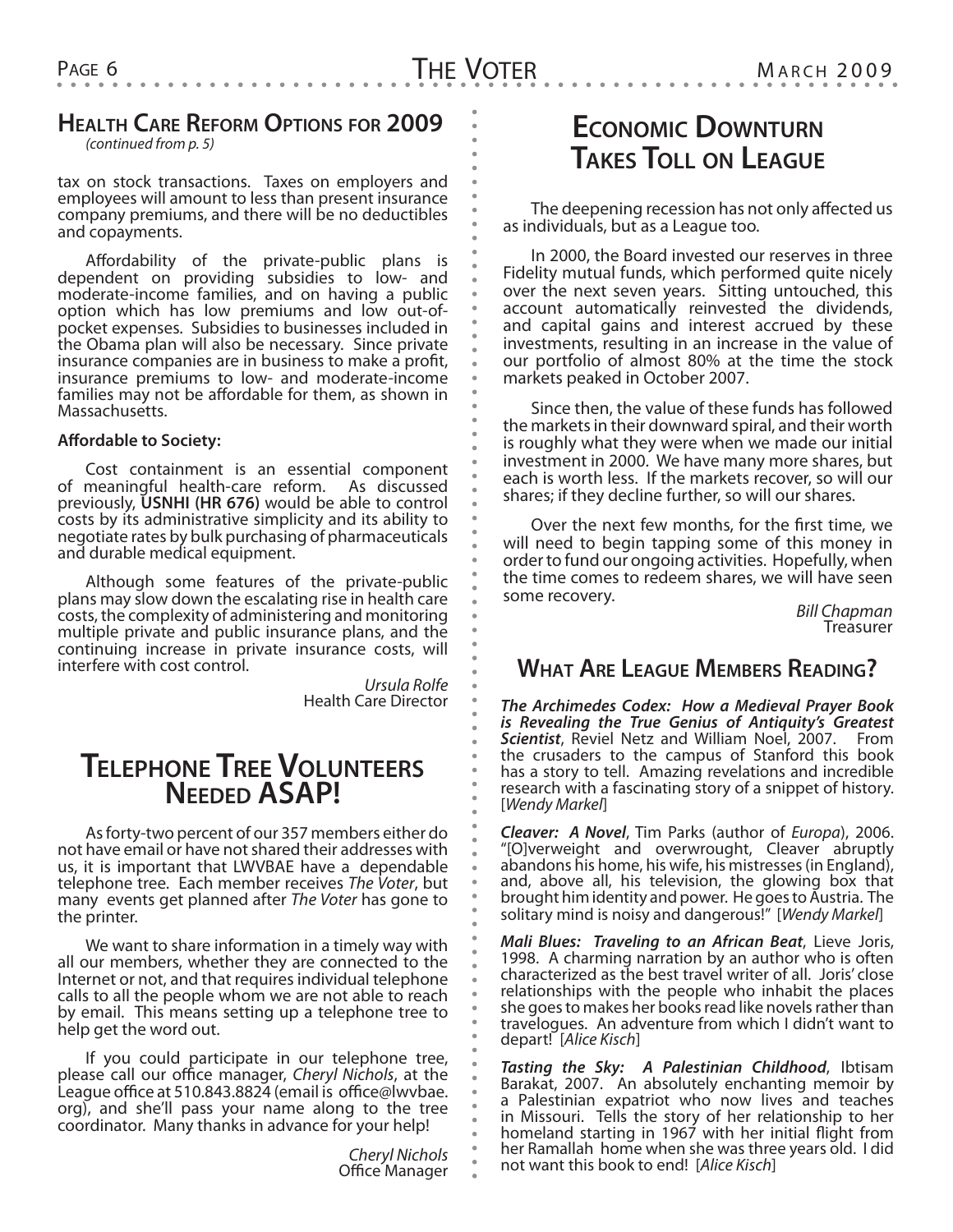# THE VOTER PAGE 7

# **Board Briefs**

At its meeting on January 22, 2009, the LWVBAE Board:

• Appointed *Angharad Jones* as Recording Secretary, following the resignation of *Sherry Keith*;

• Appointed *Jean Safir* as Program Vice President, following her resignation as co-VP for Action;

• Appointed *Tom Coulter* as Chair of the Budget Committee;

• Agreed to send a letter to Berkeley Mayor Tom Bates recommending he appoint *Eloise Bodine* to the city's Housing Authority board;

• Gave its approval to the initial report on LWVC Program Planning, with the final report still subject to the Board's approval prior to submitting to LWVC;

• Agreed to work with the City of Berkeley in support of a strong program to implement the Berkeley Climate Action Plan (BCAP) by helping to mobilize community organizations and the general public in its support;

• Agreed to follow up our fund-raising letter to members with telephone calls;

• Agreed to participate in the LWVUS study on a National Popular Vote compact, to enable the Electoral College tally to better represent the popular vote for president of the US; and

• Agreed to recommend to our annual meeting that we would not undertake any local studies, but rather give our energies to state and national studies. *Jean Safir*

Program Vice President

# **We Want Your Email Address!**

LWVBAE would like to have your current email address so we can keep you informed about important League news. If you haven't received an email from the LWVBAE in the past few weeks, then we don't have your address. If you have one, please send it to us at office@lwvbae.org. Don't worry, you won't be overwhelmed by the additional email -- we send an all-points bulletin only 2-3 times per month, and often fewer. Thanks.

*Mim Hawley* Co-VP Action

### **League of Women Voters of Berkeley, Albany and Emeryville**

#### **Board 2008-2009**

| Recording Secretary:                                 | ANGHARAD JONES                         |  |
|------------------------------------------------------|----------------------------------------|--|
| Treasurer:                                           | <b>BILL CHAPMAN</b>                    |  |
| VP Action:                                           | <b>MIM HAWLEY</b>                      |  |
| Co-VP Election Services:                             | PHOFRE WATTS                           |  |
|                                                      | <b>LOIS BRUBECK</b><br>(OFF-BOARD)     |  |
| VP Program:                                          | <b>JEAN SAFIR</b>                      |  |
| VOTER Editor:                                        | ALICE KISCH                            |  |
| Membership Chair:                                    | <b>KAREN NELSON</b>                    |  |
| Health Care Director:                                | Ursula ROLFE                           |  |
| Director of Education:                               | <b>HEI ENE LECAR</b>                   |  |
| Directors-at-Large:                                  | <b>JANE COULTER</b>                    |  |
|                                                      | <b>GINETTE POLAK</b>                   |  |
|                                                      | <b>SHERRY SMITH</b>                    |  |
| <b>Environmental Issues:</b>                         | <b>CAROL STONE</b>                     |  |
| (ONE VOTE)                                           | <b>GAIL SCHICKELE</b>                  |  |
| Director of Observer Corps:<br>(NON-BOARD PORTFOLIO) | PHOEBE WATTS                           |  |
| Climate Change Team:<br>(NON-BOARD PORTFOLIO)        | <b>JAN BLUMENKRANTZ</b><br>LINDA SWIFT |  |

# **Reclaiming the Public Trust**

On Monday, March 9, 2009, Michael Warburton, Executive Director of the Public Trust Alliance, will address the Environmental Concerns Committee. The title of Mr. Warburton's talk is "Reclaiming the Public Trust: What Can It Mean for Nature and Us in a Time of Climate Change".

Michael Warburton was educated at UC Berkeley, with a BS in Political Economy of Natural Resources and a JD from Boalt Hall Law School. Much of his early life was spent mountain climbing in Alaska, the Andes, Soviet Central Asia, and the Himalayas. In Nepal in 1980, his life was saved by sherpas who carried him nearly 100 miles. In gratitude, Michael returned to Nepal to donate his services in remote villages, and he subsequently co-authored, with anthropologist Michael Thompson, his orthodox-shattering book on environmental problem-solving entitled *Uncertainty on a Himalayan Scale*. Michael has served on the Ecology Center Board and has a longstanding interest in water issues.

The meeting is scheduled to take place from<br>7:30 to 9:00 p.m. at the home of *Wendy Markel*, 2811 Claremont Boulevard, Berkeley. For additional information, contact *Carol Stone* at 510.549.0959 or seastone01@comcast.net.

*Carol Stone*, Co-Chair Environmental Concerns